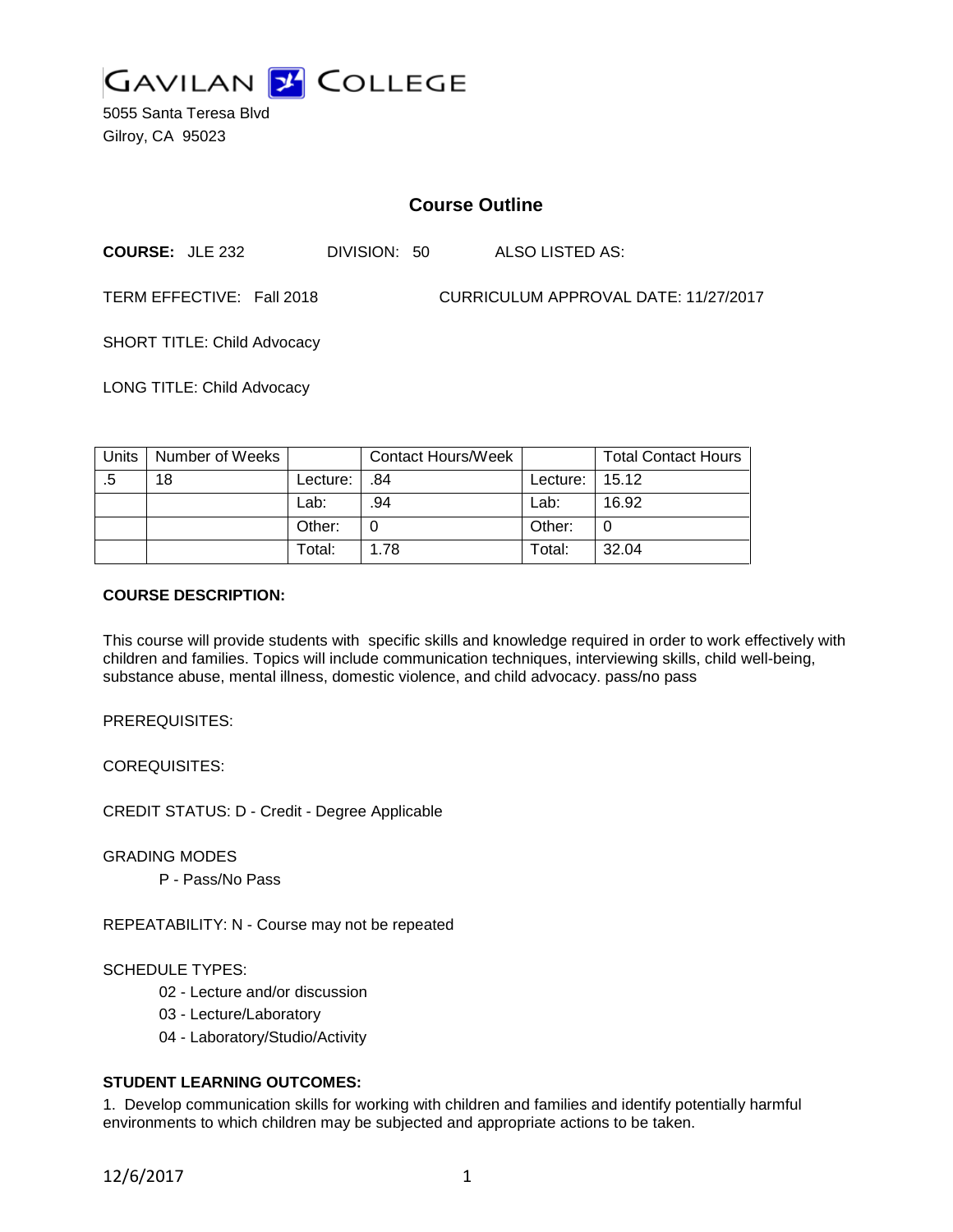Measure of assessment: Skills Demonstration, Scenario, Discussion, Written Exam

Year assessed, or planned year of assessment: 2018

Institution Outcome Map

- 1. Communication:
- 4. Social Interaction:
- 6. Personal Development and Responsibility:

## **CONTENT, STUDENT PERFORMANCE OBJECTIVES, OUT-OF-CLASS ASSIGNMENTS**

Curriculum Approval Date: 11/27/2017

- Lecture Content:
- I. Volunteer Role
- A. Roles and Responsibilities
- B. Child Protection Services
- C. Child Welfare
- D. Support Systems
- II. Mental Health Poverty and Professional Communication
- A. Mental Illness
- B. Poverty
- C. Parent's Ability to Provide a Safe Home
- D. Professional Communication
- E. Confidentiality
- III. Substance Abuse and Cultural Competence
- A. Substance Abuse
- B. Setting Aside Personal Values for the Benefit of the Child
- C. Introduction to Culture, Diversity, Disproportionality and Cultural Competence
- D. Court Reports
- Lab Content:
- I. The Well-Being of a Child
- A. Child Development
- B. Minimum Sufficient Level (MSL) of Care
- C. Child Abuse and Neglect
- D. Family Strengths and Weaknesses
- E. Working a Case
- F. Interviewing Skills
- II. Trauma, Resilience and Communication Skills
- A. Effective Communication
- B. Feelings Thermometer
- C. Long Term Effects of Childhood Trauma
- D. The Separation Experience
- C. The Seven C's of Resilience
- D. Writing Effective Recommendations
- E. Interviewing a Child
- III. Domestic Violence and Cultural Competence
- A. Cultural Competency
- B. Domestic Violence
- C. Signs of Childhood Domestic Violence
- D. Challenges
- E. Plan for Increasing Cultural Competence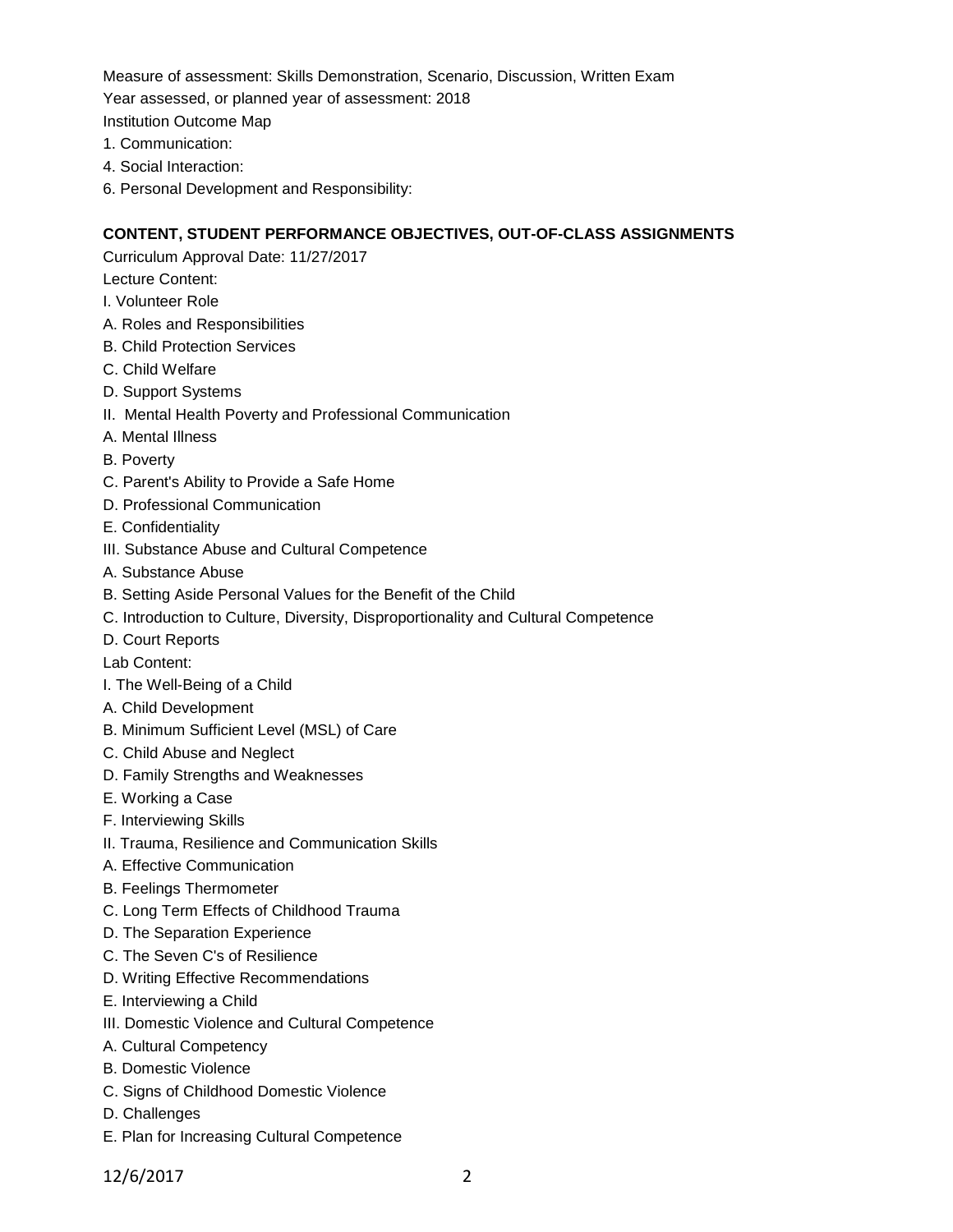#### IV. Educational Advocacy

- A. Permanence
- B. Educational Advocacy and Challenges
- C. Advocacy for Older Youth
- D. Advocating for LGBTQ Youth
- E. Statistical Profile of Foster Youth

## **METHODS OF INSTRUCTION:**

Lecture, Lab, Minimum sufficient leave of care scenario Domestic violence scenario Discussion of scenarios **OUT OF CLASS ASSIGNMENTS:** Required Outside Hours: Assignment Description: Writing: Students will write effective recommendations and court reports based on classroom scenarios. Required Outside Hours: Assignment Description: Reading: Students will review the 7 C's of resilience in the instructor handouts. Students will review substance abuse issues and how it can affect a parent's ability to care for a child.

## **METHODS OF EVALUATION:**

Skill demonstrations Students will demonstrate interviewing skills in class scenarios. Objective examinations

### **REPRESENTATIVE TEXTBOOKS:**

Recommended Representative Textbooks CASA. Instructor Handouts. CASA,2018. Reading Level of Text, Grade: 12 Verified by: Doug Achterman

### **ARTICULATION and CERTIFICATE INFORMATION**

Associate Degree: CSU GE: IGETC: CSU TRANSFER: Not Transferable UC TRANSFER: Not Transferable

SUPPLEMENTAL DATA: Basic Skills: N Classification: Y Noncredit Category: Y Cooperative Education: Program Status: 1 Program Applicable Special Class Status: N CAN:

12/6/2017 3